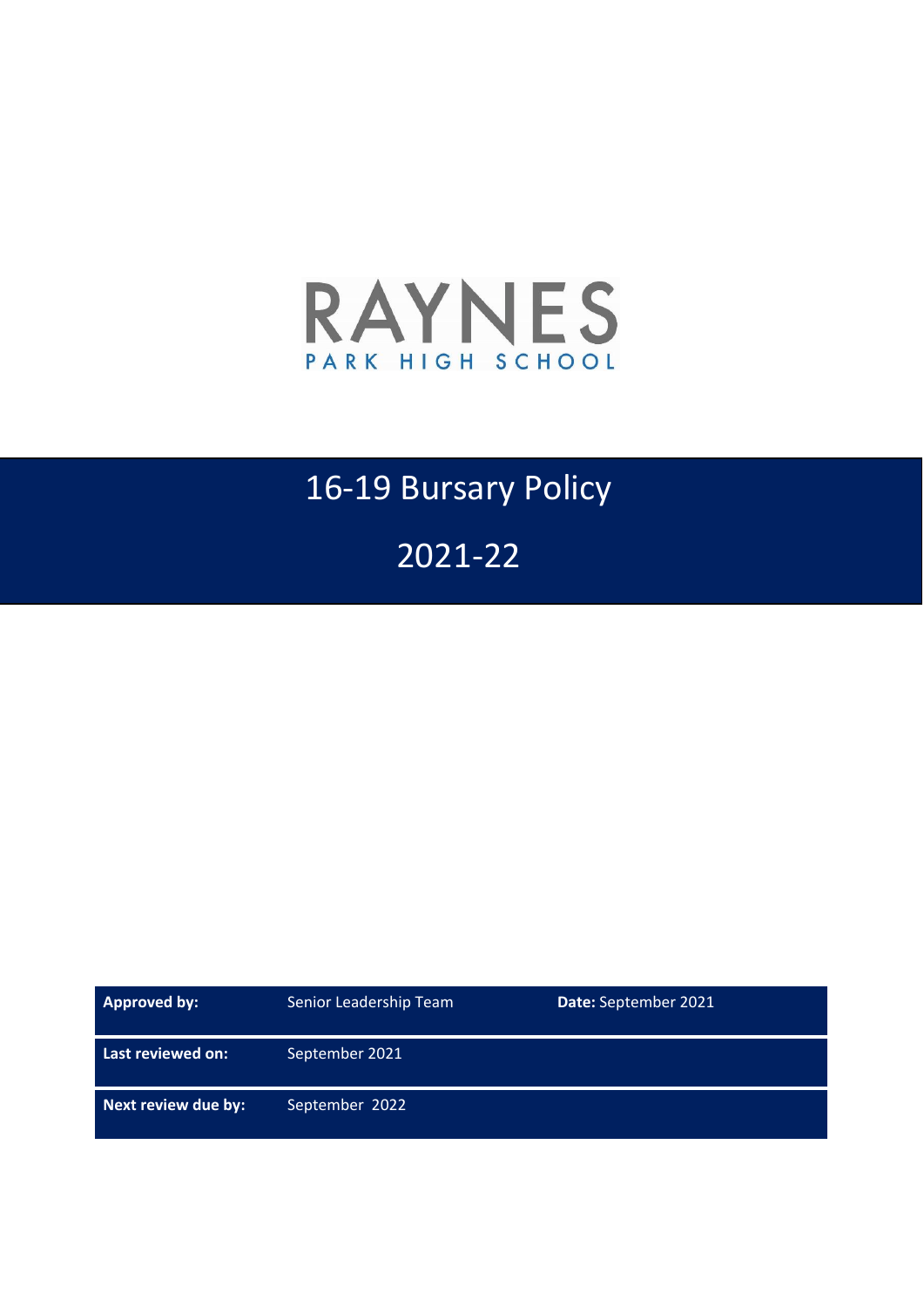# **Raynes Park High School Sixth Form: 16-19 Bursary Policy 2021-2022**

From September 2011 the Government introduced a Bursary Fund to provide support for Sixth Form students from vulnerable groups and low income backgrounds. This replaces the Educational Maintenance Allowance (EMA). This policy explains how Raynes Park High School Sixth Form will administer and distribute these funds, based on guidance from the Education Funding Agency (EFA).

Raynes Park High School Sixth Form recognises that offering support to students from vulnerable groups and low income backgrounds requires sensitivity and confidentiality for those concerned.

# **Eligibility**

To qualify for the bursary students:

- Must be under 19 years old on  $31<sup>st</sup>$  August in the academic year they start the course
- Must satisfy the residency criteria in the document EFA Funding Guidance: Funding Regulations

There are two types of Bursary that students can apply for:

- **Bursary for students from 'vulnerable groups'** : Young people who are looked after (in care); care leavers; young people in receipt of Income Support or Universal Credit because they are financially supporting themselves or financially supporting themselves and someone who is dependent on them and living with them such as a child or partner, and young people receiving Disability Living Allowance or Personal Independence Payments in their own right as well as Employment and Support Allowance or Universal Credit in their own right, can apply for a bursary up to £1,200 per year as specified by the government.
- **Discretionary Bursary**: Students who are eligible for Free School Meals, or whose household receive Universal Credit or Working Tax Credit, can also apply for a discretionary bursary from the remaining fund to help with any costs towards their education. The amount awarded under this bursary will depend on the number of successful applications received.

In addition, we may also award discretionary bursary to students who experience exceptional and unforeseen financial difficulties regardless of their benefits status, applications for this bursary should be made by writing a letter to the Head of Sixth Form detailing the financial difficulties being experienced and can be made at any time.

# **Applications and Assessment**

Raynes Park High School Sixth Form will make every effort to ensure all students who are entitled to financial support from the Bursary will receive it. Details of the Bursary Fund and the application process will be displayed on the school website, letters will be sent home to parents/carers at the beginning of each academic year, and announcements will be made in assembly. The application forms and letters are shown in Appendix 1 and 2.

Students applying for the Bursary Fund will be asked to provide evidence to support their application e.g. Employment Support Allowance certificate, Disability Living Allowance certificate, a letter from Job Centre Plus setting out the benefit to which the young person is entitled, written confirmation from the Local Authority of the young person's current or previous looked after status or a letter from the Local Authority of entitlement to Free School Meals.

Students will also have to outline what they propose to use their bursary payments for, for example, to contribute towards transport costs, equipment, books, residential costs, resit fees, Open Day visits etc. Students should keep receipts as they will be asked to submit receipts to demonstrate that their bursary has been spent on their education.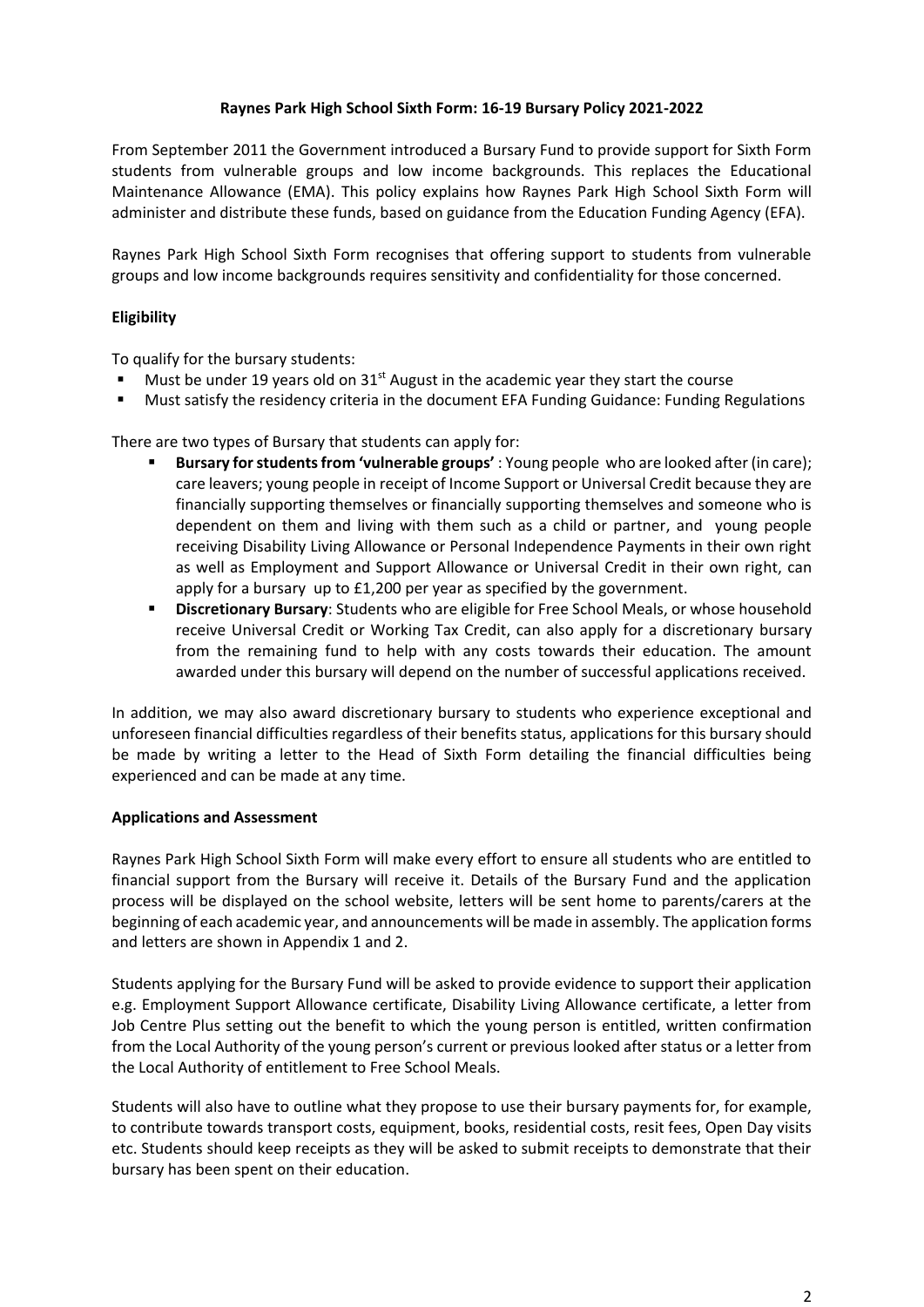All applications should be received by the Sixth Form Office by the dates specified in the letters and students will be informed of the result as soon as possible after that date. There will be three opportunities in the academic year to apply the bursary, awards will not be backdated and applications that miss a deadline will be assessed as part of the next round of applications. If there has been a change in circumstances, students can apply at any time. Part of the bursary available will be held back for late applications.

# **Payments**

For 'vulnerable' students entitled to up to £1,200 per year, six half-termly payments of up to £200 will be paid to the student. The payments will be made near the beginning of each half term of the academic year.

For students who qualify for the discretionary bursary, the amount they receive will be determined each year by the number of students who qualify for the remaining funds and the personal circumstances of each student. The Head of Sixth Form will write to each student to inform them how much money they have been awarded. Again, there will be six half-termly payments made to students as above.

Some money may be paid directly by the school on the student's behalf to cover the cost of specific educational resources or trips.

Please note that students will need to apply to the Bursary Fund at the beginning of Year 12 and again at the beginning of Year 13. We cannot guarantee that students will be eligible for the same amount each year. Also, payments depend on very good attendance of at least 92% as well as a positive attitude and good school reports. This will be closely monitored. Payments can be withheld if students are not fulfilling these requirements. Bursary students with an attendance below 92% will no longer qualify for bursary support.

## **Bank Accounts**

Payments will be made by BACS transfer directly to the student's bank account. The bank account must be in the student's name except in exceptional circumstances when the student is unable to administer their own account. Payments may be made to a joint account where the student is one of the account holders.

## **Appeals**

Students are entitled to appeal against decisions made in relation to their application for a bursary or the withholding of payments. They should first raise their concerns with the Head of Sixth Form, and if this fails to resolve issues, they should make a written appeal to the Headteacher who will review the decision with a member of the school's Governing Body.

## **Fraud**

Students found to be making fraudulent claims will be required to refund all payments received and may be asked to leave the school.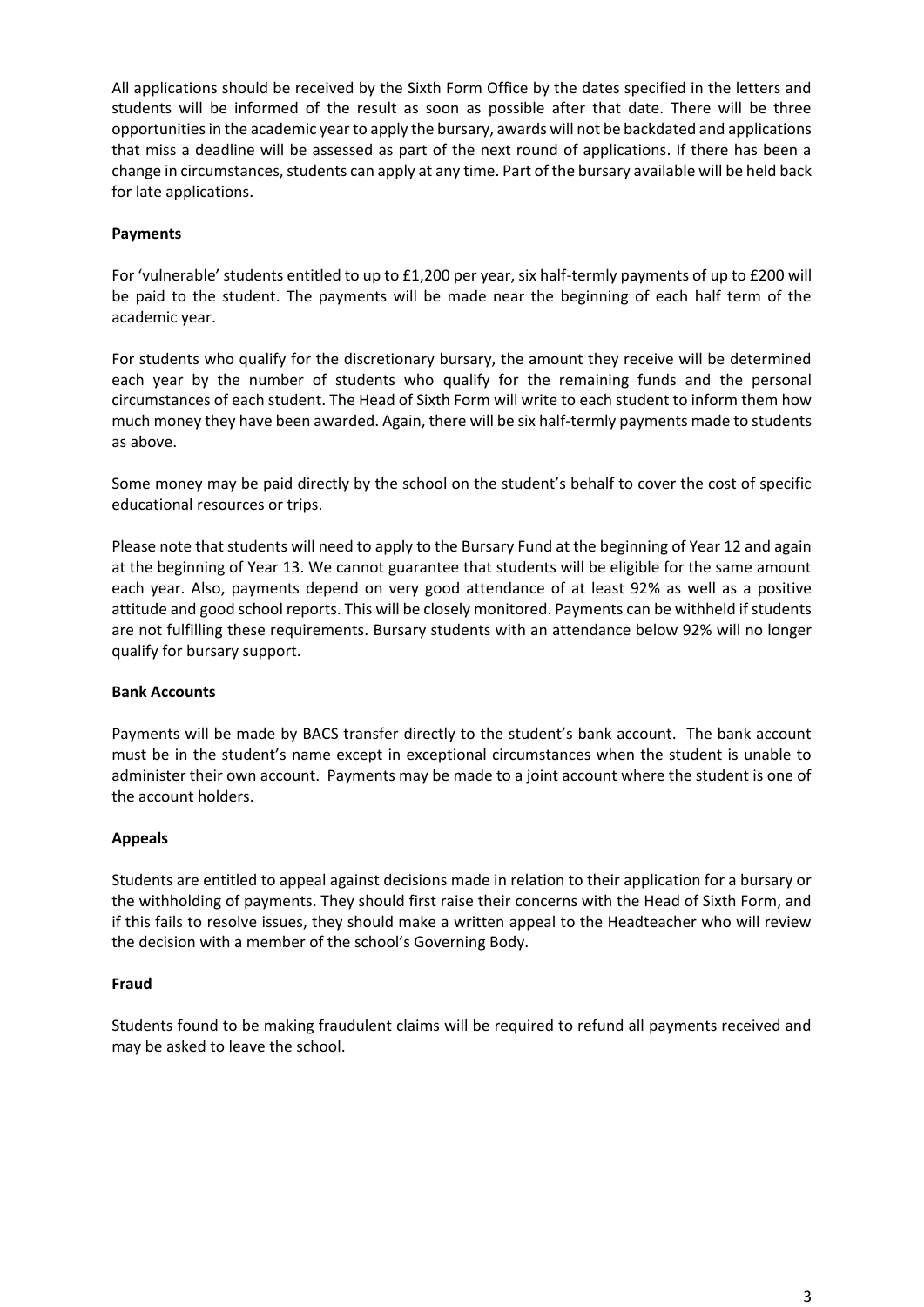

Bushey Road, London SW20 OJL T: 020 8946 4112 F: 020 8947 0224 E: school@raynespark.merton.sch.uk www.raynespark.merton.sch.uk

Headteacher: Mrs K Heard

## **Letter introducing the 16-19 Bursary**

May 2021

Dear Sixth Form Families

#### **RE: 16-19 Bursary Fund**

As of September 2011, the government has replaced the Educational Maintenance Allowance (EMA) with the 16-19 Bursary Scheme to help support students from vulnerable groups and lower income families with the costs of post 16 education. The government has given the school a limited amount of money for this purpose.

The government has defined 'vulnerable students' as: Young people who are looked after (in care); care leavers; young people in receipt of Income Support or Universal Credit because they are financially supporting themselves or financially supporting themselves and someone who is dependent on them and living with them such as a child or partner and young people receiving Disability Living Allowance or Personal Independence Payments in their own right as well as Employment and Support Allowance or Universal Credit in their own right. Students in this group can apply for a bursary up to £1,200 per year as specified by the government.

Students who are eligible for Free School Meals, or whose household receive Universal Credit or Working Tax Credit, can also apply for a discretionary bursary from the remaining fund to help with any costs towards their education, for example, to buy books or subject specific equipment. Until we know how many students are in these categories, we are unable to calculate how much financial support each student will receive. The school will ensure that funding reaches those students who are most in need of financial support. The household income will be used in conjunction with other factors, such as distance to travel from the school and the number of dependent children in the household, as well as the actual participation needs the student has.

If you think your child is eligible, please complete the attached application form and return it in a sealed envelope to Mrs Liste in the Sixth Form Office by Friday 17<sup>st</sup> September. Please be reassured that all applications will be treated sensitively and confidentially. There will be 2 further opportunities this year to apply funding – deadlines are the last day of the autumn and spring terms.

Once we are aware of the number of students who qualify, I will write to those concerned to explain how much money will be available to each student and the process for claiming.

If you have any queries about the 16-19 Bursary Scheme, please do not hesitate to contact me at school.

Yours sincerely,

H Mc Inerney

**Mrs H Mc Inerney Assistant Headteacher**











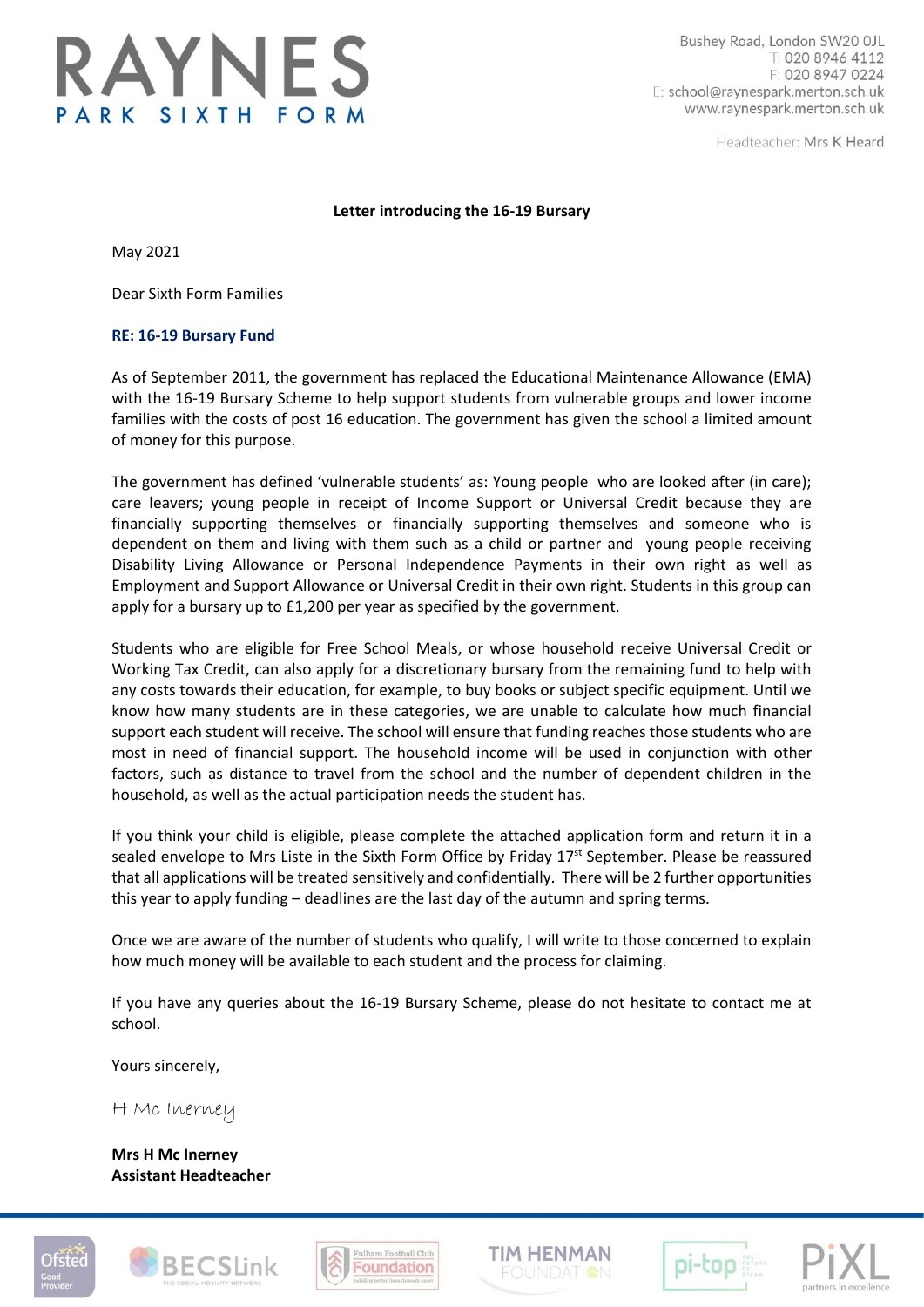# **APPENDIX 1: Raynes Park High School Sixth Form: 16-19 Bursary Fund Application**

Please complete the following form to register your son/daughter's eligibility for the 16-19 Bursary Fund. Please note that the fund is limited. We recognise that offering financial support to students from vulnerable groups and low income backgrounds requires sensitivity and respect for all concerned. Information relating to applications will be treated confidentially. Applications must be submitted in a sealed envelope to Mrs Liste in the Sixth Form Office.

# **Student details**

| Surname / Family name                                                                      |                                                                       |
|--------------------------------------------------------------------------------------------|-----------------------------------------------------------------------|
| First Name(s)                                                                              |                                                                       |
| Age on 31 <sup>st</sup> August 2021 (you<br>must be 16, 17 or 18 on this<br>date to apply) |                                                                       |
| <b>Address</b>                                                                             |                                                                       |
| Postcode                                                                                   |                                                                       |
| Student's e-mail address                                                                   |                                                                       |
| Home phone number                                                                          |                                                                       |
| Mobile phone number                                                                        |                                                                       |
| Nationality and passport<br>number                                                         |                                                                       |
| How many years have you<br>been resident in the UK?                                        |                                                                       |
| Bank Details (Bank account<br>must be in the student's<br>name)                            | Bank:<br>Sort Code:<br><b>Account Number:</b><br><b>Account Name:</b> |

## **Parent/Carer details**

| Surname / Family Name                |  |
|--------------------------------------|--|
| First Name (s)                       |  |
| Address (if different from<br>above) |  |
| Postcode                             |  |
| Home phone number                    |  |
| Mobile phone number                  |  |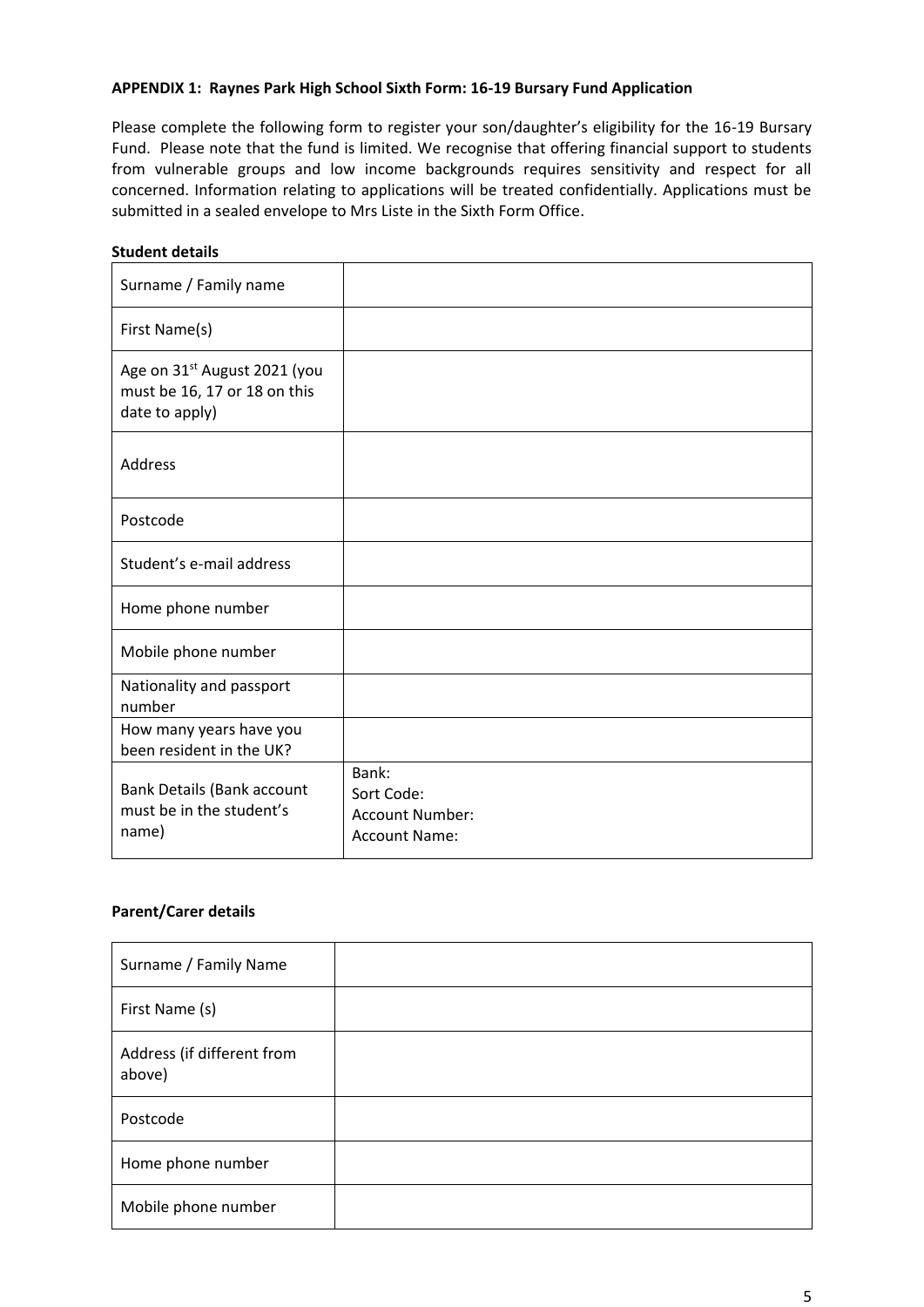# **Please indicate into which category you fall:**

# **CATEGORY 1: STUDENT FROM A VULNERABLE GROUP**

| I wish to apply to the 16-19 Bursary Fund because I am a student in a 'vulnerable group'. I am |
|------------------------------------------------------------------------------------------------|
| eligible because I am: (please tick)                                                           |
| A young person who is looked after (in care)                                                   |
|                                                                                                |
| A care leaver                                                                                  |
|                                                                                                |
| A young person in receipt of Income Support (or Universal Credit) in my own name               |
|                                                                                                |
| A disabled young person in receipt of both Employment Support Allowance and                    |
| Disability Living Allowance (or Personal Independence Payments)                                |
| I am attaching the following evidence (e.g. an official letter) to support my application:     |
|                                                                                                |
|                                                                                                |

# **CATEGORY 2: STUDENT APPLYING FOR A DISCRETIONARY BURSARY**

**three months of your Universal Credit statements.**

### **EITHER**

| I wish to apply to the 16-19 Bursary Fund because I am: (please tick)                             |                                         |  |
|---------------------------------------------------------------------------------------------------|-----------------------------------------|--|
|                                                                                                   | A student entitled to Free School Meals |  |
|                                                                                                   |                                         |  |
| If you are eligible for Free School Meals but you have not completed an application form or       |                                         |  |
| claimed for this in the past at Raynes Park High School, please contact the School Office for the |                                         |  |
|                                                                                                   | relevant application form.              |  |
|                                                                                                   |                                         |  |
| <b>OR</b>                                                                                         |                                         |  |

| My household are entitled to Working Tax Credit, (please tick):                                                                                                                                  |  |
|--------------------------------------------------------------------------------------------------------------------------------------------------------------------------------------------------|--|
| My household are entitled to Universal Credit, (please tick) :                                                                                                                                   |  |
| Please attach a copy of your household's Working Tax Credit Award Notice marked this year. It<br>must be a full year, not a partial award - Full Award Notice. (Tax Year 2020/2021), or the last |  |

Please indicate by ticking below what you intend to use your 16-19 Bursary Fund payments to contribute towards:

| Transport | Meals |  | Books/<br>equipment |  | Course<br>related<br>trips | Other: (please specify) |
|-----------|-------|--|---------------------|--|----------------------------|-------------------------|
|-----------|-------|--|---------------------|--|----------------------------|-------------------------|

Please note that students in Category 1 will receive a bursary of up to £1,200 this year. Students in Category 2 will be informed how much of a bursary they will receive once we know how many students are eligible for the remaining funds. Please note that you will have to apply to the 16-19 Bursary Fund at the beginning of each academic year and you cannot be guaranteed the same bursary amount each year. Good attendance and a positive Attitude to Learning are also essential requirements to receive bursary payments. Before each instalment, we will require you to submit receipts to show that the bursary money has been spent on educational purposes. Bursary students with an attendance below 92% will no longer qualify for bursary support.